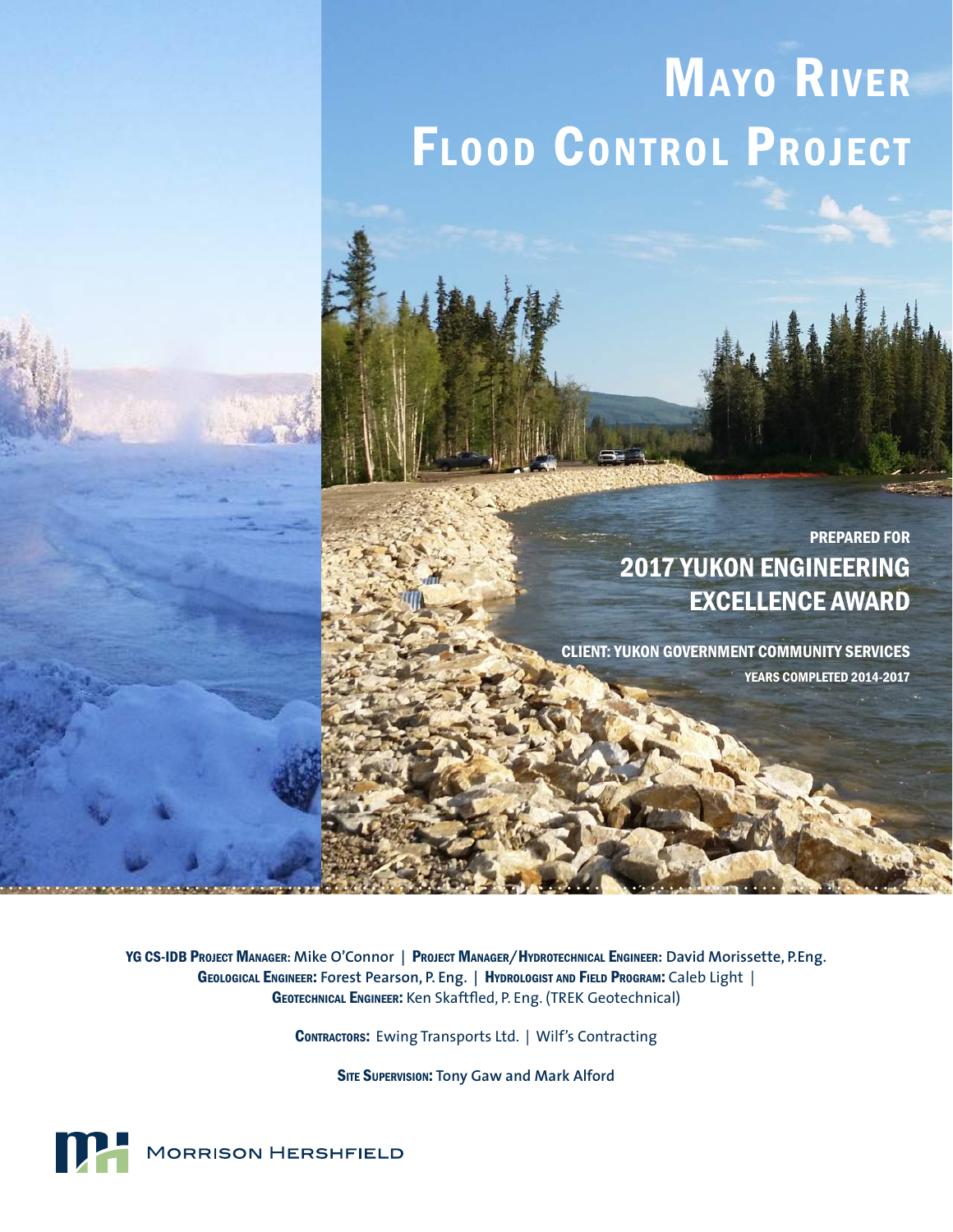## PROJECT SUMMARY AND OBJECTIVES

The lower reach of the Mayo River in the vicinity of the Village of Mayo has been subject to significant winter flooding related to the development of ice jams, especially between 2010 and 2014. This has cause significant harm to the community and various stakeholders:

- Private and public properties affected by flooding (private residences, Village of Mayo infrastructures, YEC diesel plant, etc.)
- Significant capital costs to Yukon Government to perform emergency flood relief efforts including extensive ice removal
- Reduction in winter generation at Yukon Energy's Mayo Generating Station over at least 4 winters
- Constant community concerns over winter months and lack of trust amongst stakeholders creating stress within the community

In February 2014, Yukon Government Community Services – Infrastructure Development Branch (CS-IDB) retained Morrison Hershfield (MH) to complete a preliminary design of long-term flood mitigation options.

Yukon Energy Corporation (YEC) operates the Mayo Generating Station approximately 13 km upstream of the village which controls the flows on the lower Mayo River. An increase in winter flows (as a response to increasing electrical production from the power plant), changing geomorphological conditions and meteorological conditions have all contributed to the freeze-up related flooding.

The project goal is to reduce or eliminate flooding in the



Village of Mayo, while minimizing human intervention and at the same time providing the opportunity to maximize hydroelectric generation during the winter. Given the complexity of the issue and high degree of uncertainty, it was recognized that that a single solution would be unlikely to resolve the problem while achieving the multiple goals. Therefore a series of measures that could be implemented incrementally were identified in the preliminary design phase, including:

- 1. Develop and implement a winter operation protocol;
- 2. Increase hydraulic capacity of Mayo River;
- 3. Provide bank stabilization;
- 4. Permanently establish diversion channels.

## Flow Management

In late 2014, CS-IDB and YEC formed a flow management committee to collect and analyze data from a monitoring and instrumentation program, as well as to develop flow management procedures to minimize ice-related flooding issues. To a certain degree, a flow management program is developed through operational experience and will be refined over multiple years' operation.

The goal of the flow management program is to promote the formation of an ice cover on the river to reduce frazil ice-generation.



Frazil ice is believed to be a major contributor to ice accumulation in the channel, causing ice jamming on the lower reach of the Mayo River. This is accomplish by implementing flow cut back during freeze up. Furthermore, daily and hourly flow rate fluctuations are minimize to reduce frazil ice transport and to minimize the potential of collapsing or breakage of the ice cover as a result of flow changes.

The flow management procedure has shown good results over the last three winter seasons. During this period, only minor localized flooding has occurred and there has not been any significant risk to infrastructures within the Village of Mayo. An almost complete ice cover has been established by early January during the last three winters, mostly by shore ice formation. During this period Yukon Energy Corporation was also able to increase hydroelectrical generation relative to the previous winters (2010 through 2014) when the river experienced significant flooding.